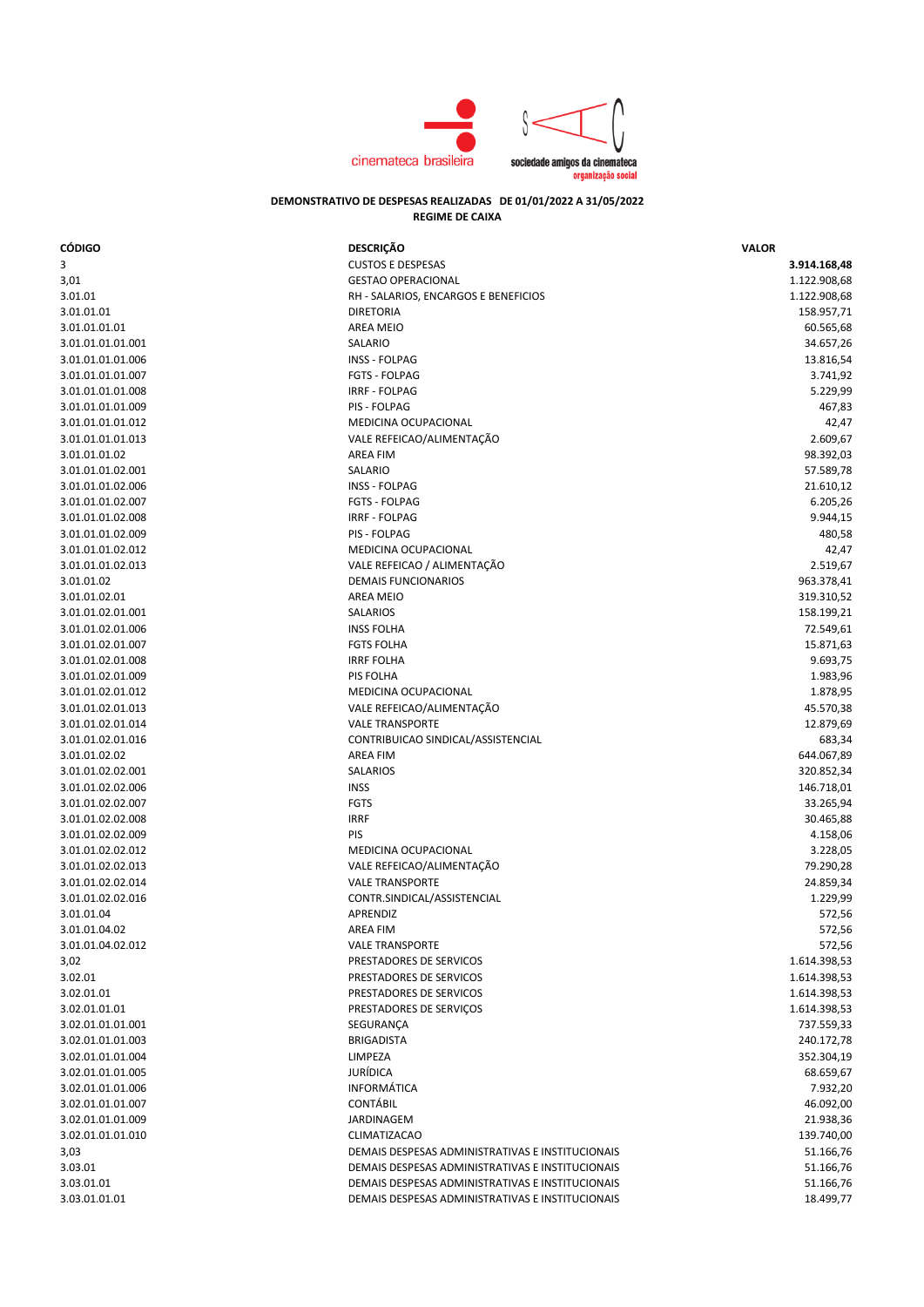

## **DEMONSTRATIVO DE DESPESAS REALIZADAS DE 01/01/2022 A 31/05/2022 REGIME DE CAIXA**

| <b>CÓDIGO</b>     | <b>DESCRIÇÃO</b>                                          | <b>VALOR</b> |
|-------------------|-----------------------------------------------------------|--------------|
| 3.03.01.01.01.001 | MATERIAL DE ESCRITÓRIO                                    | 3.362,68     |
| 3.03.01.01.01.003 | <b>MOTOBOY</b>                                            | 2.170,00     |
| 3.03.01.01.01.004 | <b>CORREIOS</b>                                           | 20,50        |
| 3.03.01.01.01.006 | <b>CARTÓRIOS</b>                                          | 45,30        |
| 3.03.01.01.01.007 | <b>FRETE</b>                                              | 13,00        |
| 3.03.01.01.01.009 | MATERIAL E DESPESAS DE COPA                               | 9.105,84     |
| 3.03.01.01.01.012 | MANUTENCAO E REPAROS CENTRAL TELEFONICA                   | 1.780,00     |
| 3.03.01.01.01.013 | <b>TAXAS ADMINISTRATIVAS</b>                              | 1.024,05     |
| 3.03.01.01.01.014 | INSTALACAO DE EQUIPAMENTOS                                | 49,60        |
| 3.03.01.01.01.017 | CRACHAS, PROTETORES E CORDOES                             | 808,80       |
| 3.03.01.01.01.019 | <b>TAXI</b>                                               | 120,00       |
| 3.03.01.01.02     | <b>DESPESAS COM INFORMATICA</b>                           | 2.622,97     |
| 3.03.01.01.02.001 | MATERIAL INFORMATICA                                      | 1.092,97     |
| 3.03.01.01.02.003 | MANUTENÇÃO, REPAROS MAQUINAS, EQUIPAMENTOS E ACESSORIOS   | 1.530,00     |
| 3.03.01.01.03     | LICENCA DE USO DE SOTWARES                                | 13.485,77    |
| 3.03.01.01.03.001 | SISTEMA DE PONTO ELETRONICO                               | 840,00       |
| 3.03.01.01.03.002 | LICENCAS DE PROGRAMAS                                     | 11.333,53    |
| 3.03.01.01.03.003 | TAXA DE AQUISIÇÃO                                         | 1.312,24     |
| 3.03.01.01.04     | ATIVO IMOBILIZADO                                         | 16.558,25    |
| 3.03.01.01.04.001 | <b>MAQUINAS E EQUIPAMENTOS</b>                            | 7.614,45     |
|                   | MOVEIS E UTENSILIOS                                       | 299,99       |
| 3.03.01.01.04.002 | EQUIPAMENTOS DE TELECOMUNICACOES                          |              |
| 3.03.01.01.04.004 | <b>FRETE</b>                                              | 539,10       |
| 3.03.01.01.04.005 |                                                           | 294,71       |
| 3.03.01.01.04.006 | SOFTWARE                                                  | 7.810,00     |
| 3,04              | UTILIDADES PUBLICAS (AGUA, LUZ, TELEFONE)                 | 621.901,01   |
| 3.04.01           | UTILIDADES PUBLICAS (AGUA, LUZ, TELEFONE)                 | 621.901,01   |
| 3.04.01.01        | UTILIDADES PUBLICAS (AGUA, LUZ, TELEFONE)                 | 621.901,01   |
| 3.04.01.01.01     | UTILIDADES PUBLICAS (AGUA, LUZ, TELEFONE)                 | 621.901,01   |
| 3.04.01.01.01.001 | ÁGUA                                                      | 35.687,43    |
| 3.04.01.01.01.002 | LUZ                                                       | 582.053,63   |
| 3.04.01.01.01.003 | <b>TELEFONIA</b>                                          | 4.159,95     |
| 3,05              | DESPESAS BANCÁRIAS E TRIBUTARIAS                          | 57.329,31    |
| 3.05.01           | DESPESAS BANCÁRIAS E TRIBUTÁRIAS                          | 57.329,31    |
| 3.05.01.01        | DESPESAS BANCÁRIAS E TRIBUTÁRIAS                          | 57.329,31    |
| 3.05.01.01.01     | DESPESAS BANCÁRIAS E TRIBUTÁRIAS                          | 57.329,31    |
| 3.05.01.01.01.001 | <b>DESPESAS BANCARIAS</b>                                 | 602,34       |
| 3.05.01.01.01.002 | <b>COFINS SOBRE RENDIMENTOS</b>                           | 7.114,41     |
| 3.05.01.01.01.005 | IR S/APLICAÇÃO FINANCEIRA                                 | 46.358,24    |
| 3.05.01.01.01.007 | <b>IOF</b>                                                | 396,07       |
| 3.05.01.01.01.008 | <b>TAXAS CAMBIO</b>                                       | 2.174,25     |
| 3.05.01.01.01.010 | <b>ISS S/ FATURAMENTO</b>                                 | 684,00       |
| 3,06              | PLANEJAMENTO E CONTROLE                                   | 12.777,30    |
| 3.06.01           | PLANEJAMENTO E CONTROLE                                   | 12.777,30    |
| 3.06.01.01        | PLANEJAMENTO E CONTROLE                                   | 12.777,30    |
| 3.06.01.01.01     | PLANEJAMENTO E CONTROLE                                   | 12.777,30    |
| 3.06.01.01.01.004 | PUBLICAÇÃO NO DIÁRIO OFICIAL (FEDERAL/ESTADUAL/MUNICIPAL) | 3.153,00     |
| 3.06.01.01.01.005 | <b>CERTIFICADO DIGITAL</b>                                | 208,80       |
| 3.06.01.01.01.006 | AFILIACOES                                                | 8.968,50     |
| 3.06.01.01.01.009 | ASSINATURAS ELETRONICAS                                   | 447,00       |
| 3,07              | INFRAESTRUTURA                                            | 156.748,53   |
| 3.07.01           | <b>INFRAESTRUTURA</b>                                     | 156.748,53   |
| 3.07.01.01        | <b>INFRAESTRUTURA</b>                                     | 156.748,53   |
| 3.07.01.01.01     | INFRAESTRUTURA                                            | 143.791,73   |
| 3.07.01.01.01.005 | REMOÇÃO DE ÁRVORES                                        | 7.300,00     |
| 3.07.01.01.01.011 | <b>UNIFORMES E EPIS</b>                                   | 9,98         |
| 3.07.01.01.01.014 | REFORMAS EM GERAL                                         | 37.360,00    |
| 3.07.01.01.01.017 | <b>MATERIAL DIVERSOS</b>                                  | 998,57       |
| 3.07.01.01.01.018 | MATERIAL HIDRAULICO                                       | 98,69        |
| 3.07.01.01.01.019 | MATERIAL CONSTRUCAO                                       | 4.373,13     |
| 3.07.01.01.01.021 | MATERIAL DE PINTURA                                       | 3.387,28     |